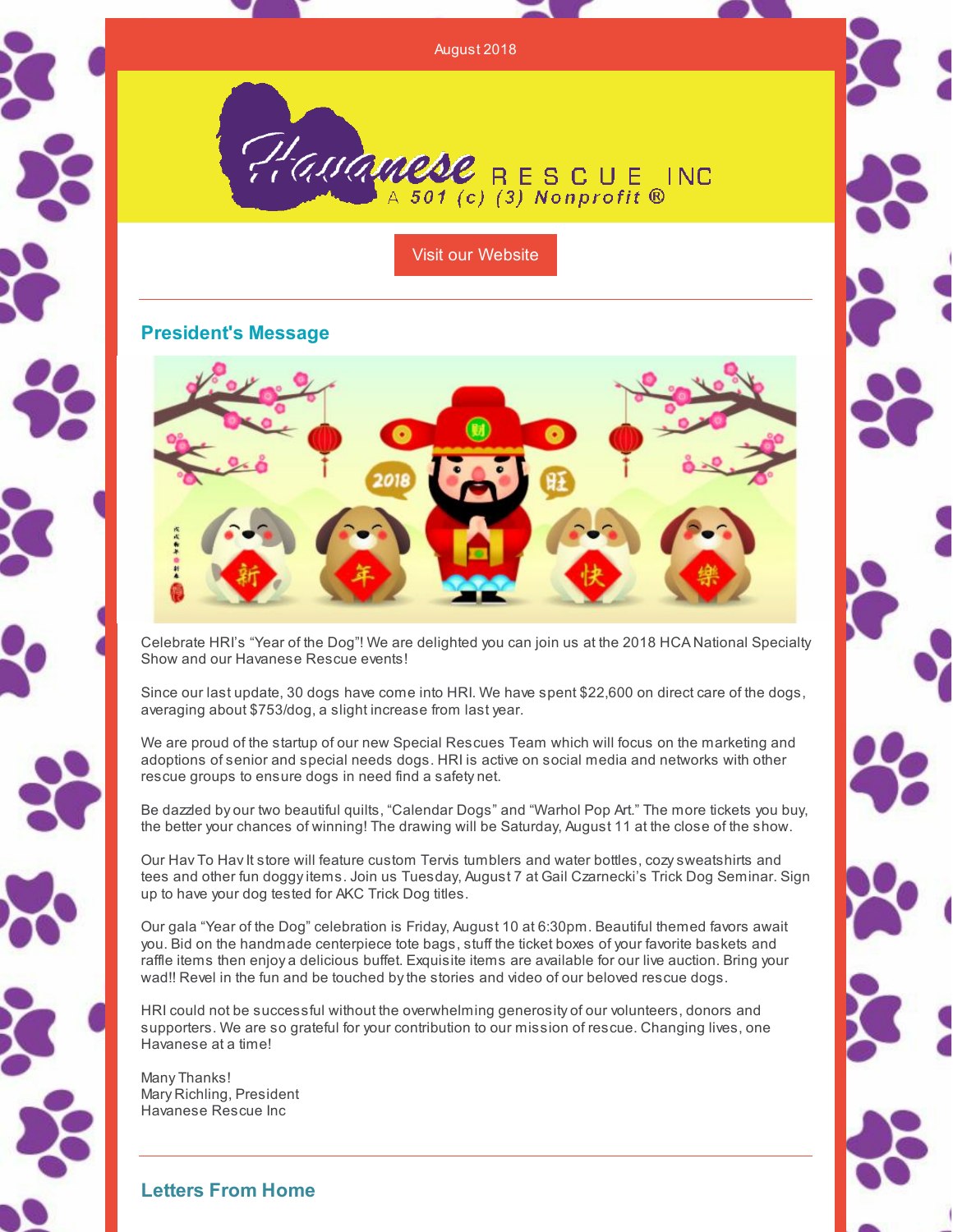

I can't begin to tell you how much we are loving Diamond and Dozer! My girls have been so great about learning about and caring for these two. These two are super smart and two distinct personalities. From the beginning I have referred to these two as mylittle ducklings because follow me everywhere. I can't imagine our life without them.

These two have been claimed bythe entire neighborhood. Some of our neighbor kids are afraid of dogs. One of them, Annie, who is often at our house just melted as she met Diamond and Dozer. Needless to say, these kids are no longer afraid of dogs. Macey, Annie's four-year-old sister, was having a birthday party, and Macey decided that she wanted a dog party. Her mom got candy necklaces and made "dog tags" for each child. They also wore dog ears. They even ate cocoa puffs out of bowls on the floor. The party's highlight was a visit from two special visitors, Diamond and Dozer.

Dozer loves his bunny and he LOVES to playfetch with it. Diamond gets excited as well. Sometimes she runs to get the bunny, but she doesn't know what to do next, so she starts to wrestle with Dozer instead. We have also discovered that Dozer gets jealous if he thinks we are loving on Diamond more than him.

The two of them, Diamond and Dozer can really jump. There is no baby gate that can hold Dozer if he puts his mind to it. We are just finishing up a training class with them. Dozer is so quick to pick up the new concepts, and Diamond is always close behind.

We have found that certain duck jerky causes Dozer to lose all control; he will do ANYTHING for that treat. Close favorites for both are carrots and cheese. If they hear the crunch of a carrot, they think it is for them.

Bath dayis so much fun! Their white hair is super bright once again, and theyjust tear through the house at 100 mph chasing each other.

We have loved Diamond's smile and happy demeanor from day one. Dozer has always been a sweet dog, but in the last few weeks we are seeing the real Dozer. His tail is now held just as high as Diamond's, and he has a happylittle face all the time.

There was a time I did not want even ONE dog and now we have TWO. It has been an absolute joyto discover their unique personalities and make them part of our family. Thank you for this opportunity,



Diamond and mom Sherida



First day smiles. Diamond and Dozer with new sisters.



Diamond and Dozer running through the grass.



Sherida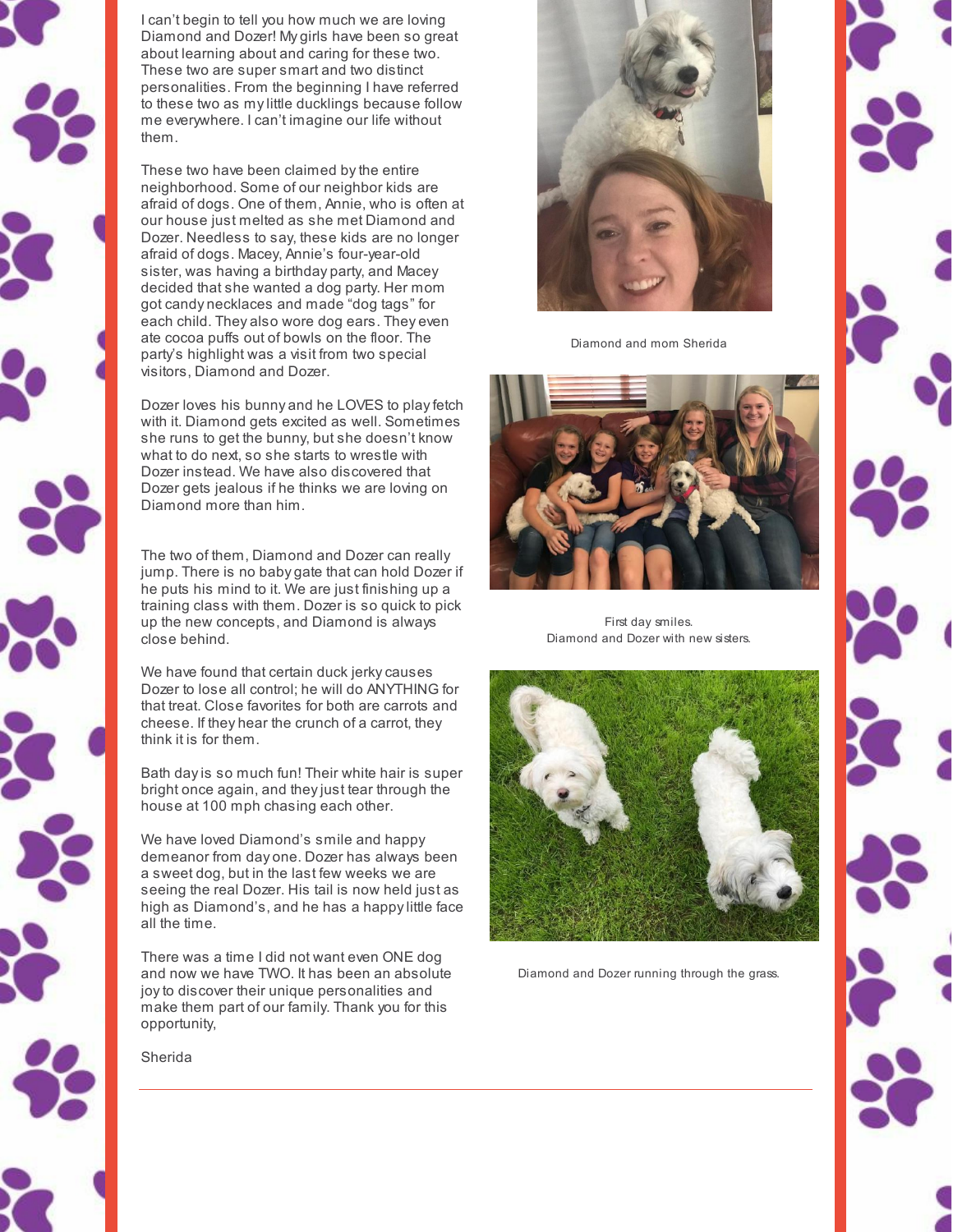



Having a hooman of our very own makes us super happy,



but not everypawdy is so lucky: (



Help more Havanese by becoming a foster or rescue home today!



Sweet and silly (and possibly sloppy) smiles guaranteed.



havaneserescue.com

**Changing Lives**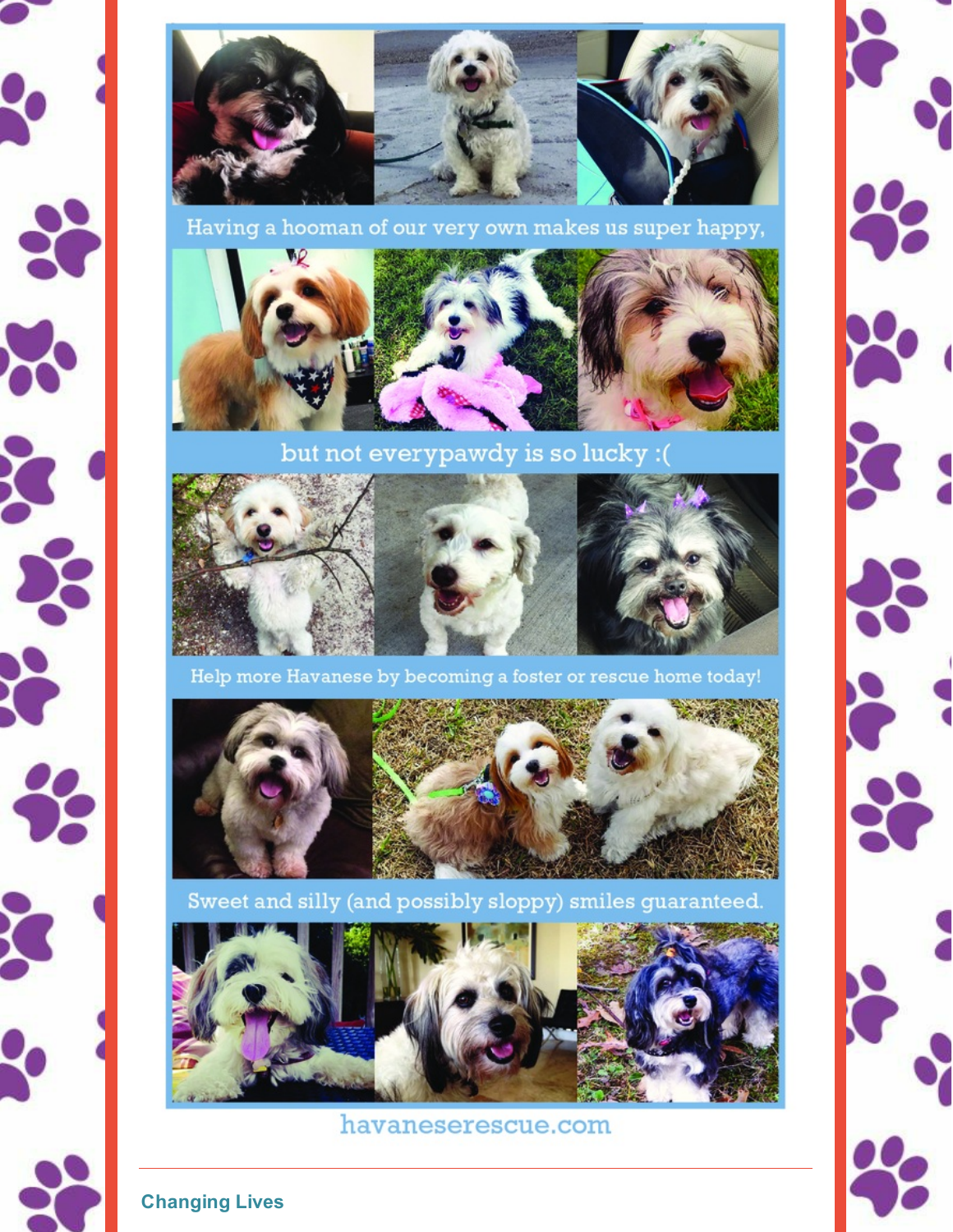

The American Kennel Club (AKC) describes Havanese as cheerful little dogs with a spring in their step and a gleam in their big, brown eyes. Sadly, not every Havanese displays this joyful spirit and trusting nature.

Most of the dogs surrendered to Havanese Rescue, Inc. (HRI) begin to thrive in the loving care of their foster families but some require additional support to uncover their happy and playful personalities. Luckilyfor HRI, we have the expertise of our training, behavior and nutrition consultant Gail Czarnecki to help turn these little ones around.

HRI has been the beneficiary of Gail's wealth of knowledge for the past seven years. She is a member of our Board of Directors, our GPS coordinator and our go-to person for advice on dog training issues. Her expertise on dog training includes house training, dealing with aggression, extremelyshy dogs and helping dogs that suffer from abuse, neglect or physical challenges. Gail also supports HRI's effort to help families keep their Havanese by working through training and behavioral issues and providing local training resources.

Gail's deep love of dogs and commitment to their well-being is a thread that runs through every aspect of her life. She is a Senior Research Nutritionist for Nestle Purina PetCare in Illinois. She is a proud grandmother to Bruce and dog mom to Havanese Sushi and former HRI dog Levi. Gail holds a B.S. in animal behavior and a PhD in animal nutrition. She is an instructor at the Karen Pryor Academy and a licensed trainer for Family Paws Parent Education Programs. These programs focus on supporting families with dogs as they navigate life with babies and toddlers. Through her work at Purina, she has had the opportunityto be involved in some unique projects including a pet-friendly apartment design in New York City with Paige Davis of Trading Spaces fame.

Gail's Trick Dog workshop and Trick Dog testing at the Havanese Specialtyshow last year was so well-received that she is back this year to teach and certifytrick dogs. This is part of a program called "Do More with Your Dog". http://www.domorewithyourdog.com/trickdog/

It's easyto understand the popularity of this workshop, since the AKC website notes that Havanese are smart and trainable extroverts with the comic instincts of a born clown, making them natural trick dogs.

"Gail's willingness to listen to an owners' issues with their dogs allows her to zero in on what teaching tools and training support is needed to help that dog remain in its home. She always seems to know of a great trainer in the area," says HRI President Mary Richling. "Gail is truly a dog's advocate and a great resource for owners and HRI fosters." We couldn't agree more!



Gail and her dog Sushi



Gail's Trick Dog class at Nationals in 2



# **Adoption Corner**